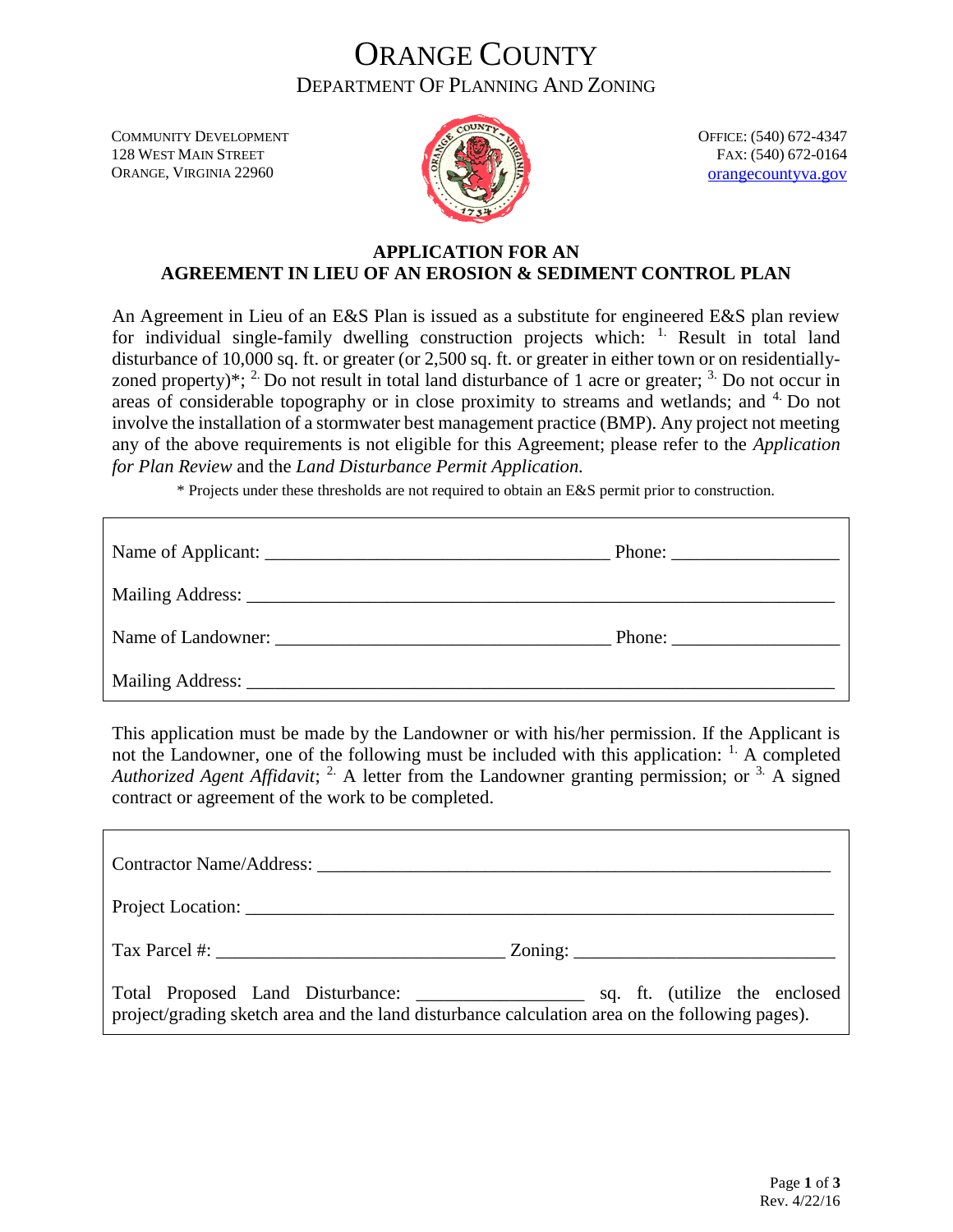# ORANGE COUNTY

### DEPARTMENT OF PLANNING AND ZONING

#### **Project/Grading Sketch:**

In the space below, provide a sketch showing all proposed clearing, grading, entrance, and all E&S control measures to be installed. Alternatively, a professional may prepare this as a separate document.



#### COMMON SYMBOLS: